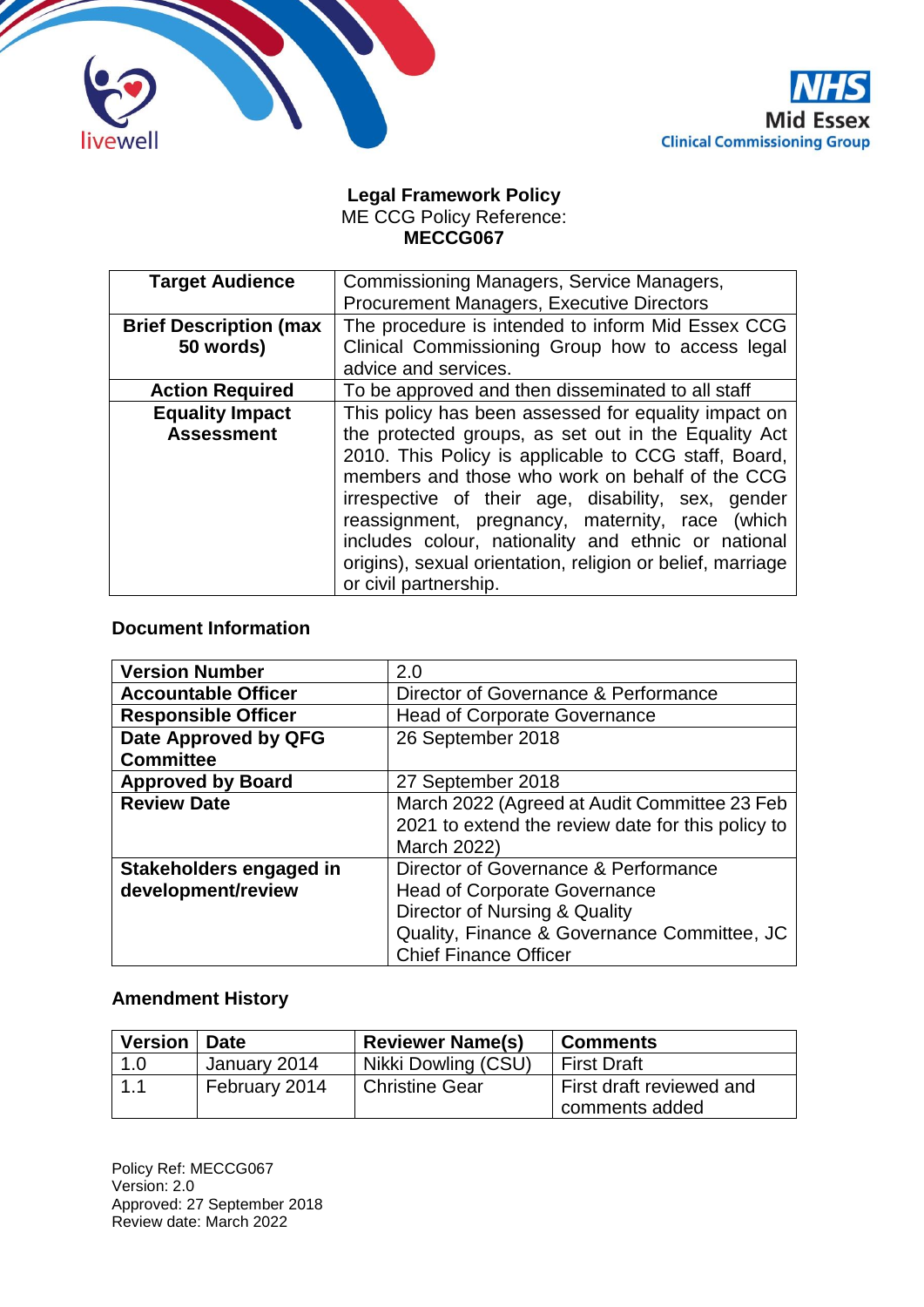| 2.0 | August 2018 | <b>Viv Barnes</b> | Full re-write of policy to |
|-----|-------------|-------------------|----------------------------|
|     |             |                   | reflect current practice   |

|                | <b>Contents Page</b>                    | Page           |
|----------------|-----------------------------------------|----------------|
| 1 <sub>1</sub> | Introduction                            | 3              |
| 2.             | Scope                                   | 3              |
| 3.             | Roles and Responsibilities              | 3              |
| 4.             | When is legal advice required?          | 4              |
| 5.             | Accessing legal advice                  | 4              |
| 6.             | <b>Internal Subject Matter Experts</b>  | 6              |
| 7.             | Contacting legal firms                  | 6              |
| 8.             | Reporting of legal cases                | 7              |
| 9.             | <b>Monitoring and Review</b>            | $\overline{7}$ |
| 10.            | <b>Associated Policies and Guidance</b> | 8              |

| <b>Appendices</b> |                            |  |
|-------------------|----------------------------|--|
|                   | Appendix A   Contacts List |  |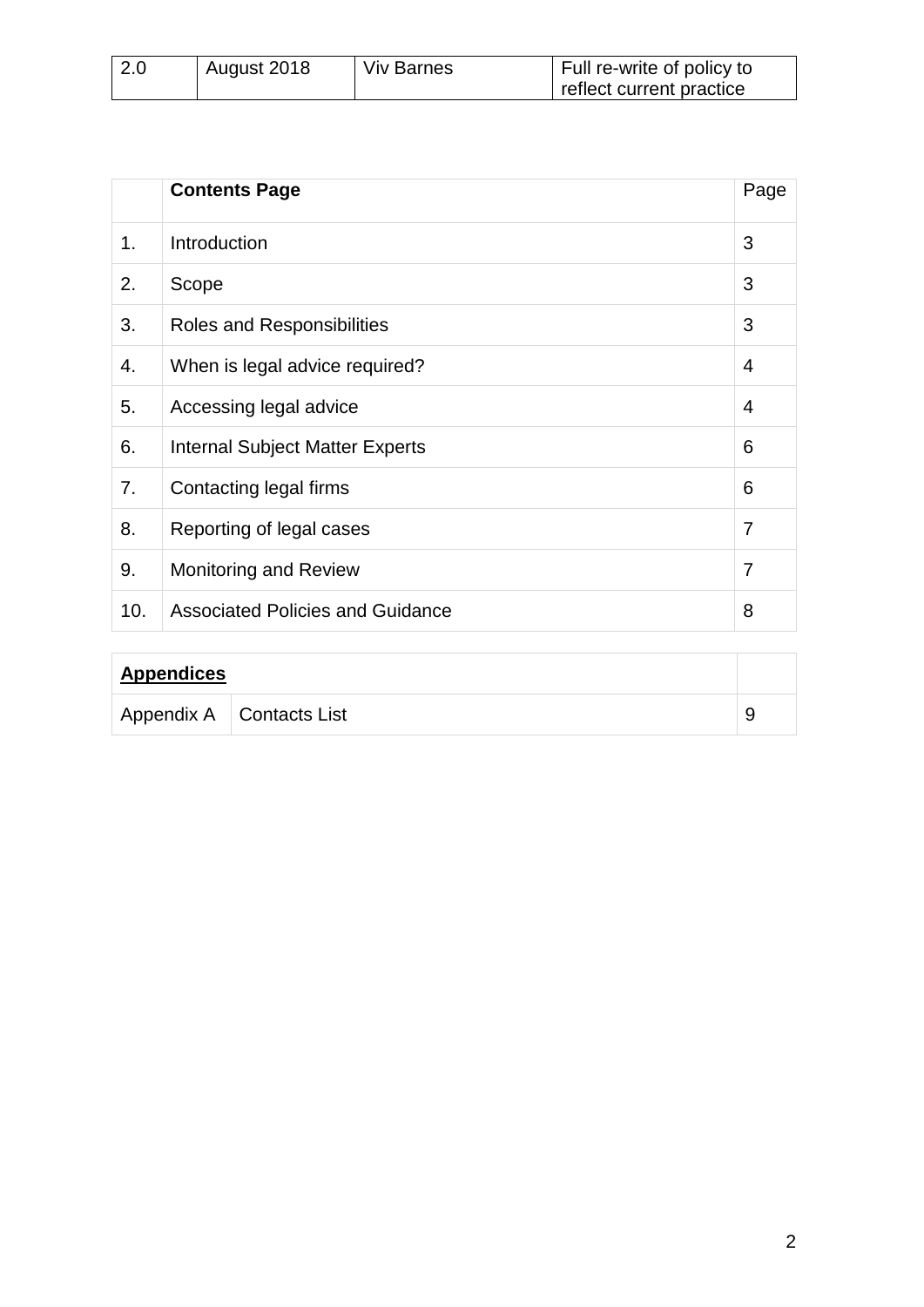## **1. Introduction**

From time to time, the CCG may require a professional or formal opinion regarding the substance or procedure of the law in relation to a particular situation. This policy has been written to clarify the process that should be followed in such circumstances.

This policy explains the circumstances when legal advice may be required and the process for obtaining such advice, both from within the CCG and if appropriate, from a preferred law firm and other external legal advisors.

## **2. Scope**

This policy relates to access to legal advice in all areas as and when it may be required.

This policy applies to:

- CCG Board members and the members of its committees and subcommittees;
- Members of the Mid and South Essex CCGs Joint Commissioning Team (JCT);
- GPs or staff from member practices performing a CCG role
- Permanent and temporary CCG employees;
- third parties acting on behalf of the CCG under a contract;
- students and trainees (including apprentices);
- contracted staff;
- agency staff engaged by the CCG; and
- secondees.

It does not apply to staff of the Commissioning Support Unit (CSU) aligned to or working with the CCG. The CSU will cover the costs of any legal advice they may require to deliver safe and effective services. Any exceptions to this must be by prior agreement between the CSU and the Chief Finance Officer or Accountable Officer.

## **3. Roles and Responsibilities**

- a) Accountable Officer the Accountable Officer is ultimately responsible for ensuring that the CCG's standards of Corporate Governance, conduct and probity are satisfactory and meet legislative and regulatory requirements. The Accountable Officer devolves responsibility for Legal Services via the Director of Governance & Performance (Board Director for Legal Affairs) and the Head of Corporate Governance but maintains a watching brief over the services and ensures regular situation and performance reports are received when required.
- b) Board Director for Legal Affairs the role is fulfilled by the Director of Governance & Performance. This role includes overseeing the legal operations across the CCG and ensuring they are effective, fit for purpose and keep pace with the legal requirements and NHS Regulations. This director ensures that the Accountable Officer and Board receive regular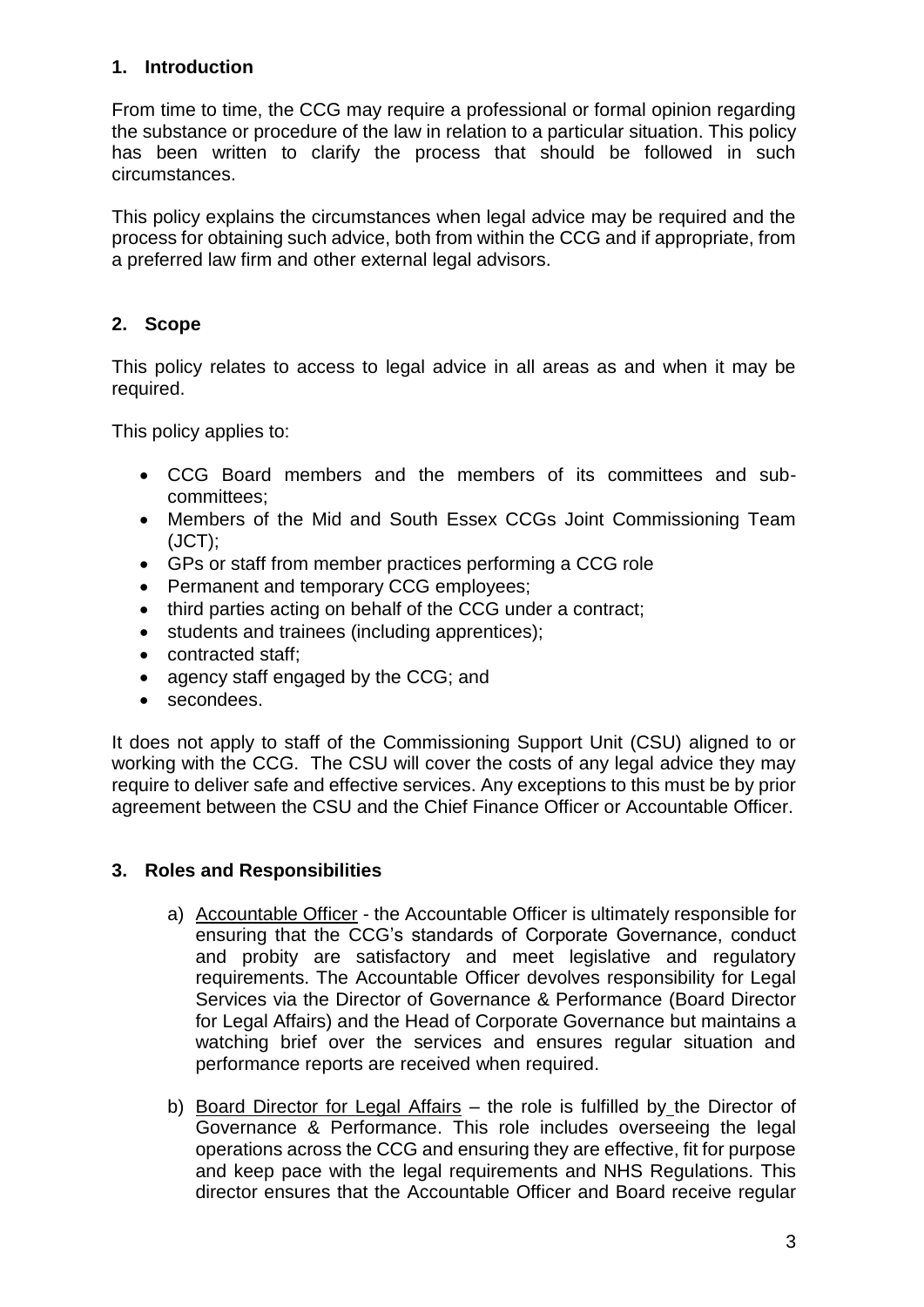situation reports of legal matters and bespoke briefs are given on significant or urgent cases.

- c) Legal Lead Officer this role is fulfilled by the Head of Corporate Governance who is responsible for:
	- Investigation of legal issues and provision of advice to staff.
	- Negotiating and maintaining external sources of legal advice.
	- Providing reports and advice to the Board Director for Legal Affairs and via this person to the Board.
	- Offering appropriate training to staff to include practical advice on, for example, patient confidentiality, writing witness statements etc.
	- Management of claims and litigation cases.
	- Maintain the Legal Framework Policy.

## **4. When is Legal Advice required?**

It is inevitable that situations may occur where it is necessary and / or appropriate to seek legal advice. It may be a routine issue relating to the management of the CCG (e.g. constitutional or matters of contract law) or it may relate to potential litigation. In such cases, early intervention may prevent situations escalating.

Reasons to seek legal advice may include:

- A situation that has not been encountered before and is beyond the technical knowledge of any internal subject expert;
- Confirmation that a proposed or intended action is correct and lawful;
- Disputes that may lead to legal action if not resolved at an early stage, e.g. contractual challenges and disputes;
- Where another party has involved solicitors.

## **5. Accessing Legal Advice**

The flow chart overleaf should be used when legal advice is needed, noting that only the Accountable Officer, Chief Finance Officer and Director of Governance & Performance are authorised to procure legal advice or, in the case of advice required by the Joint Commissioning Team, the Lead AO for the Joint Committee or the JCT Chief Finance Officer.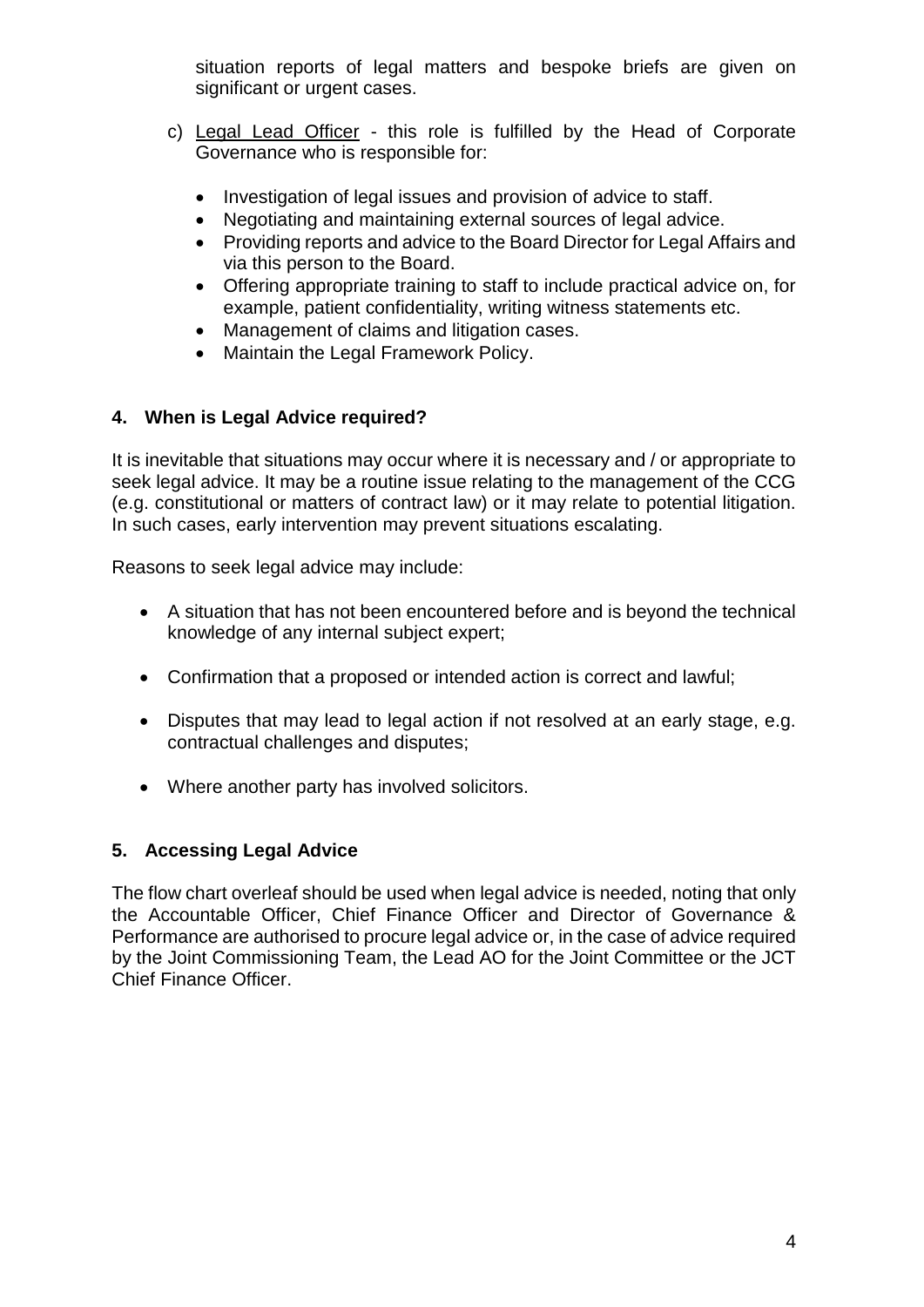#### Flowchart for obtaining legal advice



#### **6. Internal Subject Matter Experts**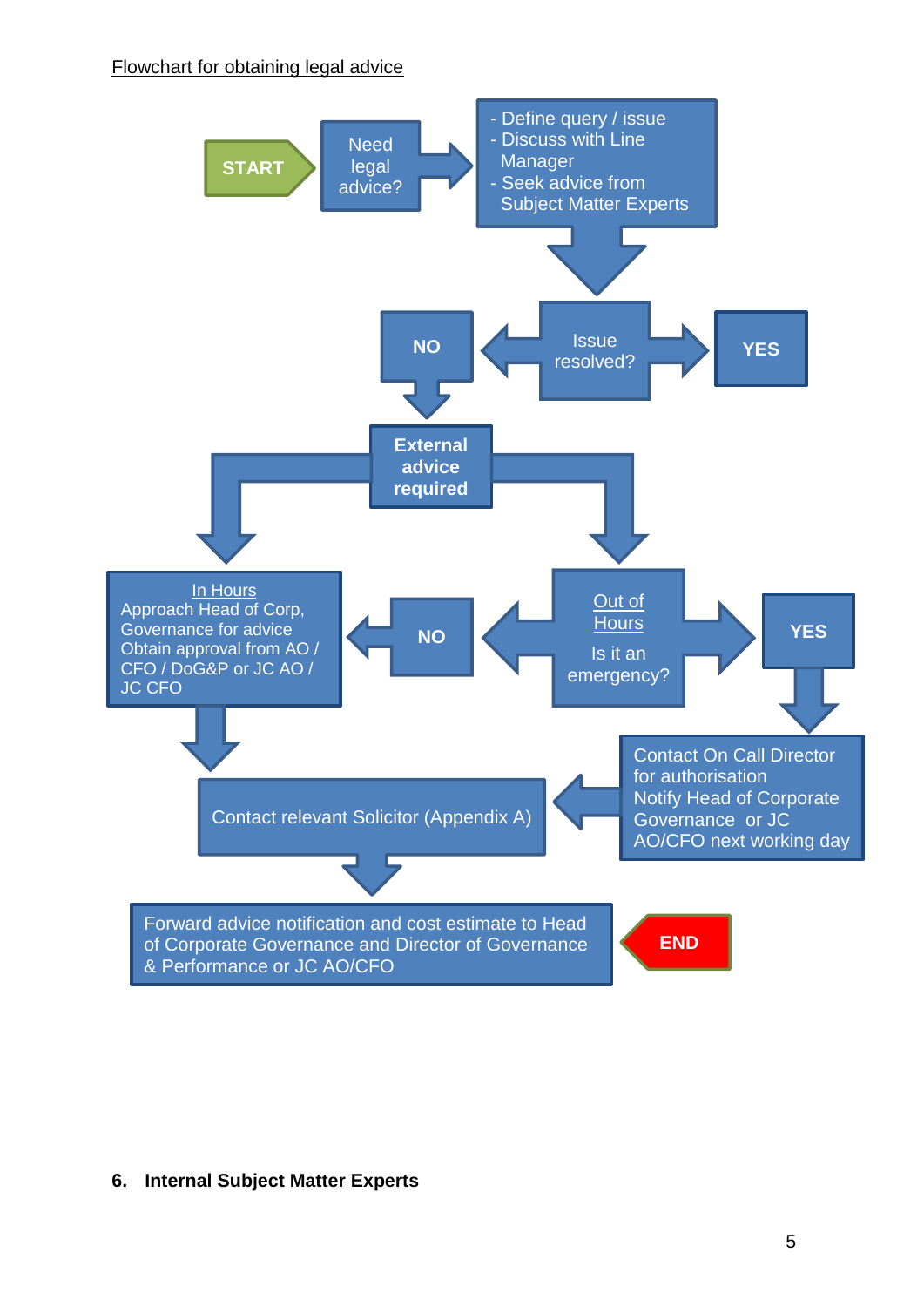| <b>Issue</b>                                     | <b>Subject Matter Expert</b>             |
|--------------------------------------------------|------------------------------------------|
| <b>Clinical issues</b>                           | Director of Nursing & Quality / Deputy   |
|                                                  | Director of Nursing & Quality / Head of  |
|                                                  | <b>Continuing Healthcare</b>             |
| Complaints / Claims / Potential                  | Deputy Director of Nursing & Quality /   |
| Litigation                                       | Head of Corporate Governance /           |
|                                                  | Director of Governance & Performance     |
| Subject Access Requests /                        | Information Governance team              |
| <b>Data Protection</b>                           |                                          |
| Corporate Governance /                           | Head of Corporate Governance             |
| Constitutional / Compliance                      | Director of Governance & Performance     |
| <b>Issues</b>                                    |                                          |
| Freedom of Information                           | Head of Corporate Governance             |
|                                                  | Director of Governance & Performance     |
|                                                  | / Information Governance team            |
| Employee / Public Liability                      | <b>Head of Corporate Governance</b>      |
| <b>Employment issues</b>                         | HR team                                  |
| Mental Health Act / Deprivation<br>0f            | Director of Nursing & Quality / Deputy   |
| <b>Liberty Issues</b>                            | Director of Nursing & Quality / Head of  |
|                                                  | <b>Continuing Healthcare</b>             |
| Safeguarding Issues                              | Director of Nursing & Quality / Deputy   |
|                                                  | Director of Nursing & Quality            |
|                                                  | Safeguarding team                        |
| <b>Patient Information &amp; Confidentiality</b> | Director of Nursing & Quality / Deputy   |
|                                                  | Director of Nursing & Quality            |
| Property                                         | Head of Corporate Governance (Head       |
|                                                  | Office) /                                |
|                                                  | Chief Finance Officer (other properties) |
| Contract queries and disputes                    | Contracting team, JCT                    |
| <b>Patient</b><br>packages<br>treatment<br>and   | IFR team                                 |
| disputes                                         |                                          |

## **7. Contacting legal firms**

If legal advice is to be effective, it is important that clear, accurate information regarding the situation in question is provided. It may be helpful to consider the following prior to seeking legal advice:

• Is the nature of the situation regarding a clinical negligence or personal injury allegation, a claim or potential claim, or a Judicial Review?

If yes, then refer to the Head of Corporate Governance.

• Have you contacted the internal subject expert?

Depending on the nature of the advice required, help may be available inhouse or within our partner organisations (including other CCGs) or individuals may have knowledge of similar legal advice that has already been provided, e.g. NHS Property Services Ltd for estates and facilities issues, advice provided by the CCG's Local Security Management and Local Counter Fraud Specialists.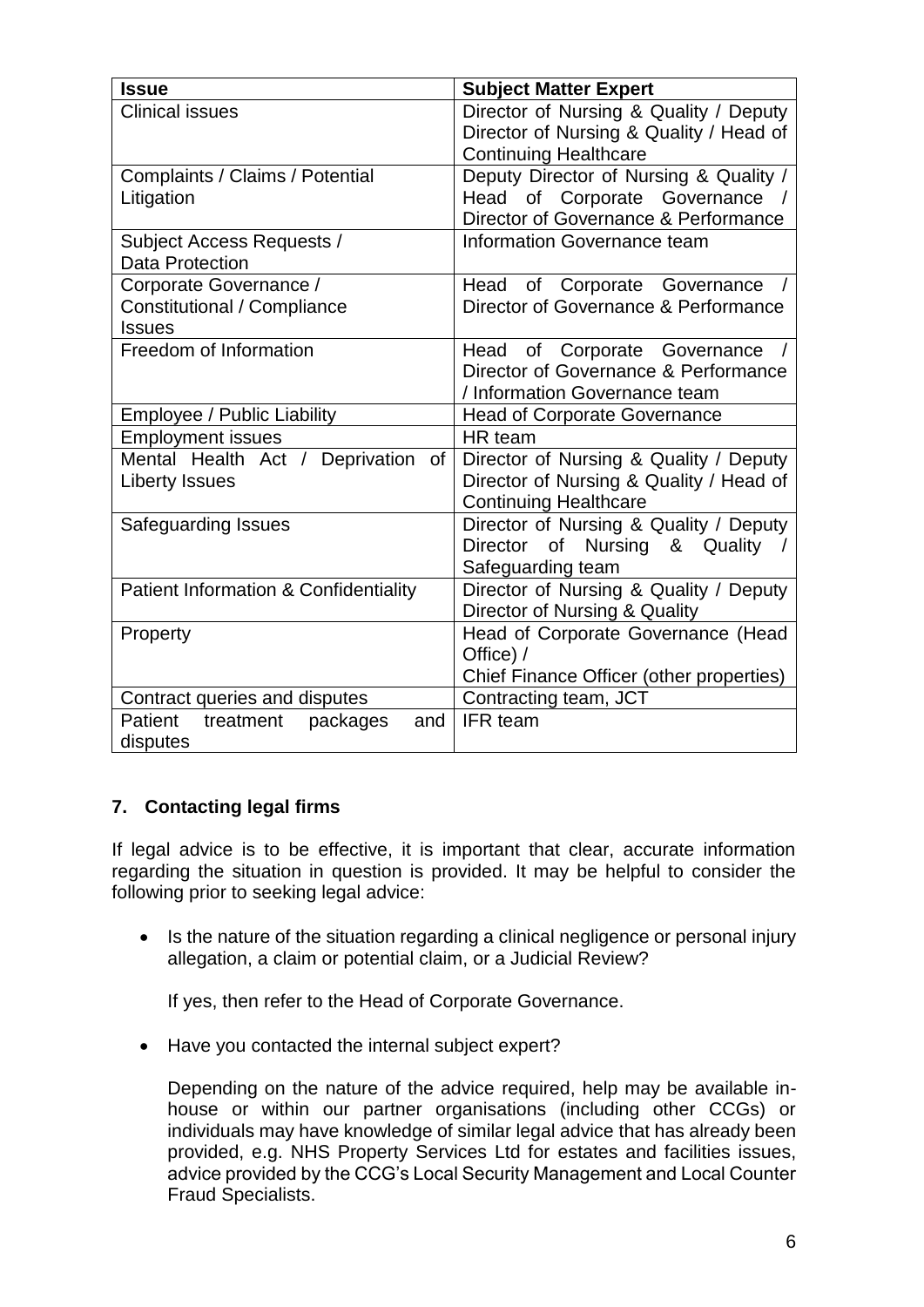If authorisation is given to seek external legal advice, the Head of Corporate Governance or the Director of Governance & Performance (or the JC CFO in the case of JCT legal advice) will confirm the process for the submission and authorisation of legal invoices. When seeking advice it is important to:

- Ensure that you are clear about the issue you need advice on and the sequence/chronology of events (it may be helpful to write this down in advance if you are seeking verbal advice).
- Ensure that you have any relevant documents/information to hand and can email or fax them if required.
- Ensure that any verbal request for advice is followed up in writing as soon as possible (e.g. by email) confirming the scope of advice that is required.
- Request an estimate of costs based on the legal advisor's role, hourly rate and the time needed to deliver the advice.
- Copy the written request for advice to the Head of Corporate Governance and ask for the advice provided and any changes in the estimated costs to be shared with the Head of Corporate Governance (or the JC CFO in the case of JCT legal advice).
- Copy the estimate of costs to the Director of Governance & Performance or the JC AO/CFO.

#### **8. Reporting of Legal Cases**

The Board will be made aware of situations, recommendations or activities that could have substantial legal consequences via two main routes:

- i) The Legal Lead Officer will report details of relevant cases, enquiries or CCG activity to the Board via the Board Director for Legal Affairs.
- ii) The Accountable Officer will raise the matter directly with the Board via their normal reporting channels.

#### **9. Monitoring and Review**

The Head of Corporate Governance/JC CFO will maintain records of all cases for which legal advice has been procured and will monitor the charges levied to the CCG/JCT.

Inappropriate use of the CCG's advisors for obtaining legal advice or failure to obtain legal advice when required could result in disciplinary proceedings being initiated against the relevant employee.

The Policy will be reviewed on the date set out on the covering page of the policy, or sooner if necessary.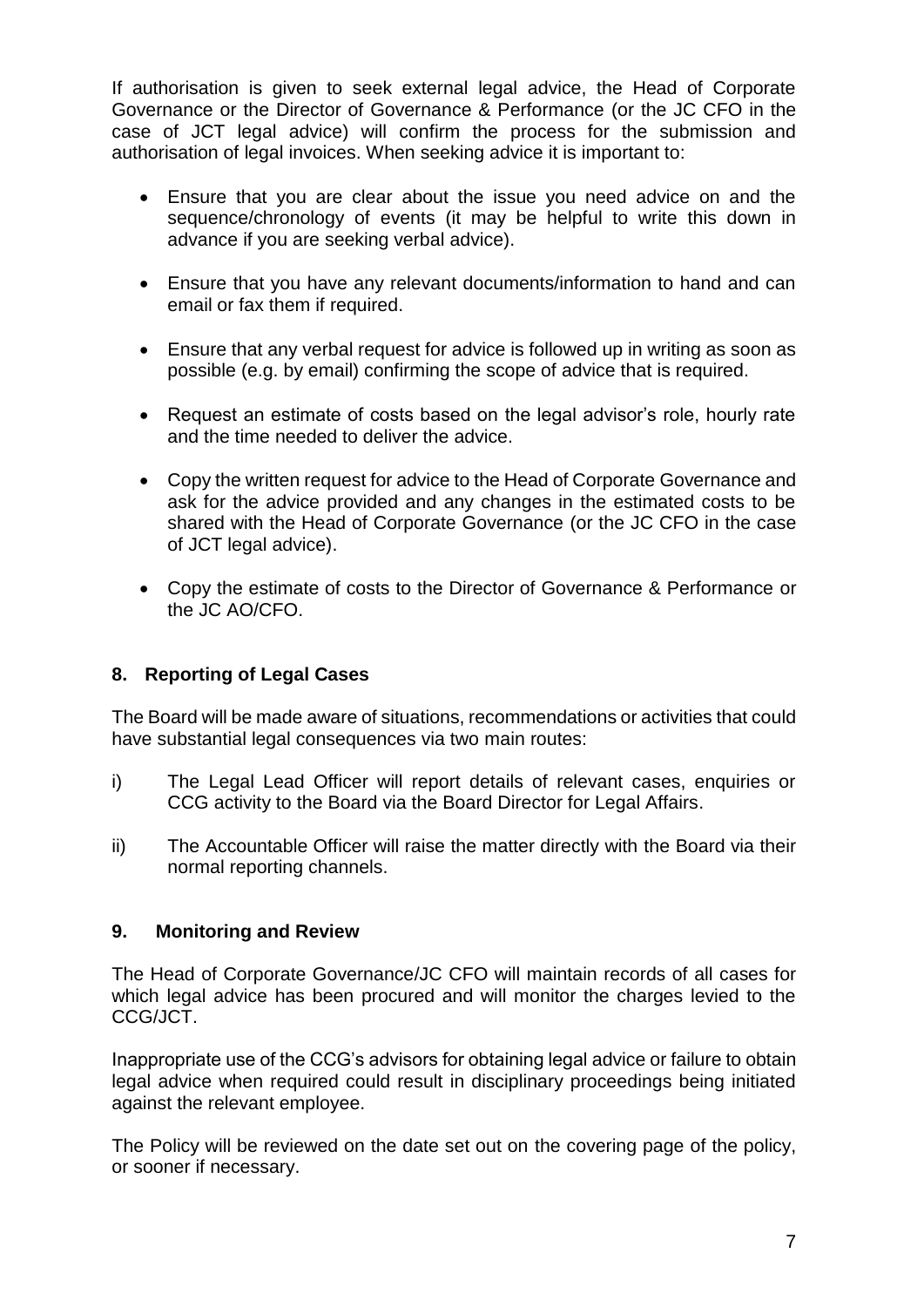# **10. Associated Policies and Guidance**

Standing Orders/ Scheme of Delegation /Standing Financial Instructions Risk Management Strategy Complaints and Concerns Policy Information Governance Policy Freedom of Information Policy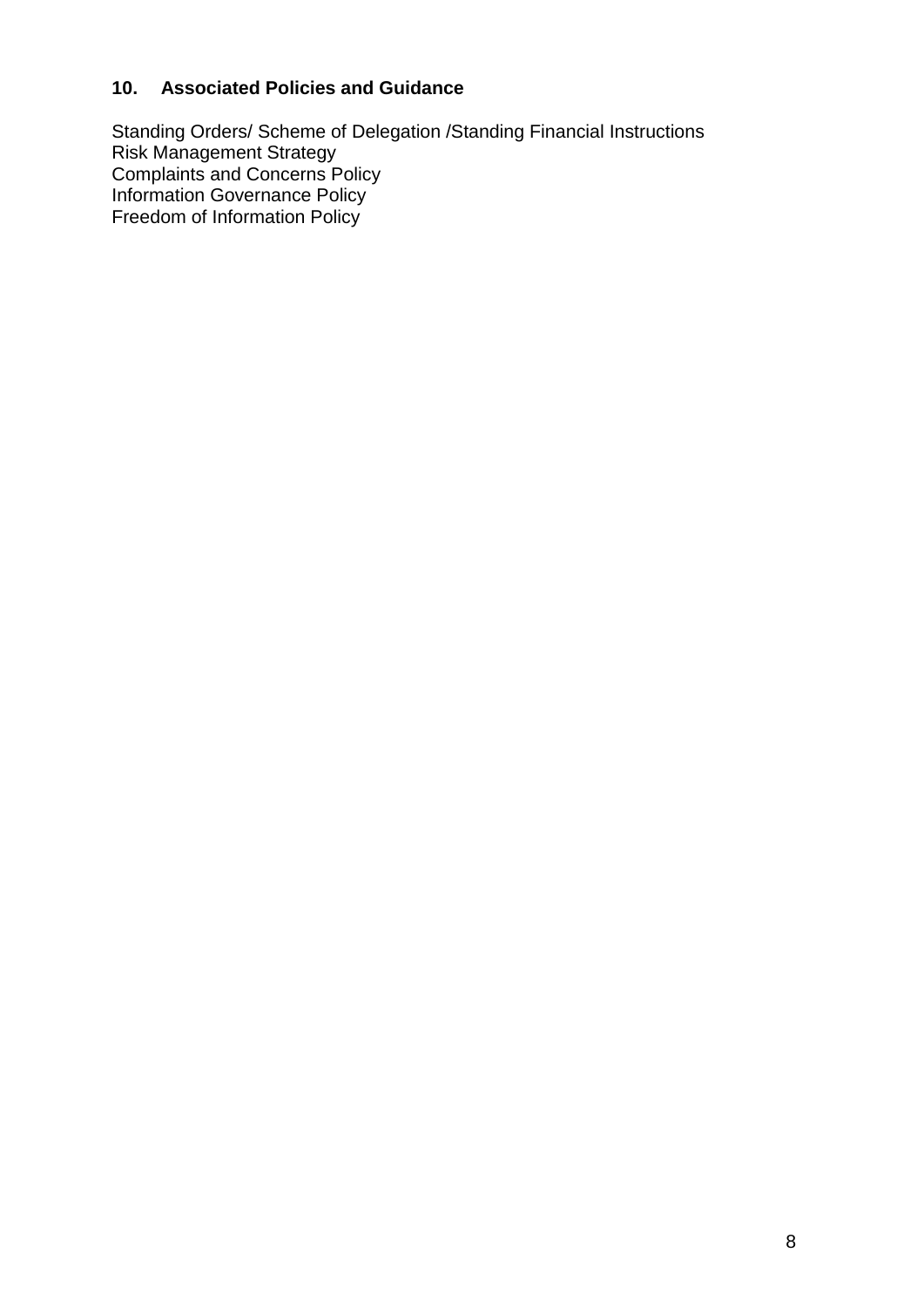# **CONTACTS LIST**

# **CCG Subject Matter Experts**

| <b>Name and Job Title</b>                                 | <b>Areas of expertise</b>                     | <b>Contact Details</b> |
|-----------------------------------------------------------|-----------------------------------------------|------------------------|
| <b>Viv Barnes</b>                                         | Complaints/Claims/                            |                        |
| Director of Governance &                                  | <b>Potential Litigation</b>                   |                        |
| Performance                                               | Corporate Governance/                         |                        |
|                                                           | Constitutional/Compliance                     |                        |
|                                                           | <b>Issues</b>                                 |                        |
|                                                           | Freedom of Information                        |                        |
|                                                           | Employee / Public Liability                   |                        |
|                                                           | H&S and Property issues                       |                        |
|                                                           | <b>Judicial Review</b>                        |                        |
| Rachel Hearn,                                             | <b>Clinical issues</b><br><b>MHA and DoLs</b> |                        |
| Director of Nursing & Quality                             |                                               |                        |
|                                                           | Safeguarding<br>Patient Information &         |                        |
|                                                           | Confidentiality                               |                        |
| Sara O'Connor                                             | Complaints/Claims/                            |                        |
| <b>Head of Corporate</b>                                  | <b>Potential Litigation</b>                   |                        |
| Governance                                                | Corporate Governance/                         |                        |
|                                                           | Constitutional/Compliance                     |                        |
|                                                           | <b>Issues</b>                                 |                        |
|                                                           | Freedom of Information                        |                        |
|                                                           | Employee / Public Liability                   |                        |
|                                                           | H&S and Property issues                       |                        |
|                                                           | <b>Judicial Review</b>                        |                        |
| <b>Viv Barker</b>                                         | Complaints                                    |                        |
| Deputy Director of Nursing &                              | <b>Clinical issues</b>                        |                        |
| Quality                                                   | <b>MHA and DoLs</b>                           |                        |
|                                                           | Safeguarding                                  |                        |
|                                                           | Patient Information &                         |                        |
|                                                           | Confidentiality<br><b>Clinical issues</b>     |                        |
| <b>Aly Taylor</b><br><b>Head of Continuing Healthcare</b> | <b>MHA and DoLs</b>                           |                        |
| Jane Marley                                               | Subject Access Requests /                     |                        |
| <b>Head of Information</b>                                | <b>Data Protection</b>                        |                        |
| Governance                                                |                                               |                        |
| <b>Julie Burton</b>                                       | <b>Employment issues</b>                      |                        |
| Head of HR & Workforce                                    |                                               |                        |
| Development                                               |                                               |                        |
| Leila Francis                                             | Safeguarding Issues                           |                        |
| <b>Designated Nurse</b>                                   |                                               |                        |
| Safeguarding Children                                     |                                               |                        |
| <b>Jackie Barrett</b>                                     | Safeguarding issues                           |                        |
| <b>Designated Adult</b>                                   | <b>MHA and DoLs</b>                           |                        |
| Safeguarding Manager                                      |                                               |                        |
| Adam Townsend,                                            | Contract queries and                          |                        |
| Head of Contracts, JCT<br>Paula Wilkinson                 | disputes<br><b>Medication issues</b>          |                        |
| <b>Chief Pharmacist</b>                                   | Patient treatment packages                    |                        |
|                                                           | and disputes                                  |                        |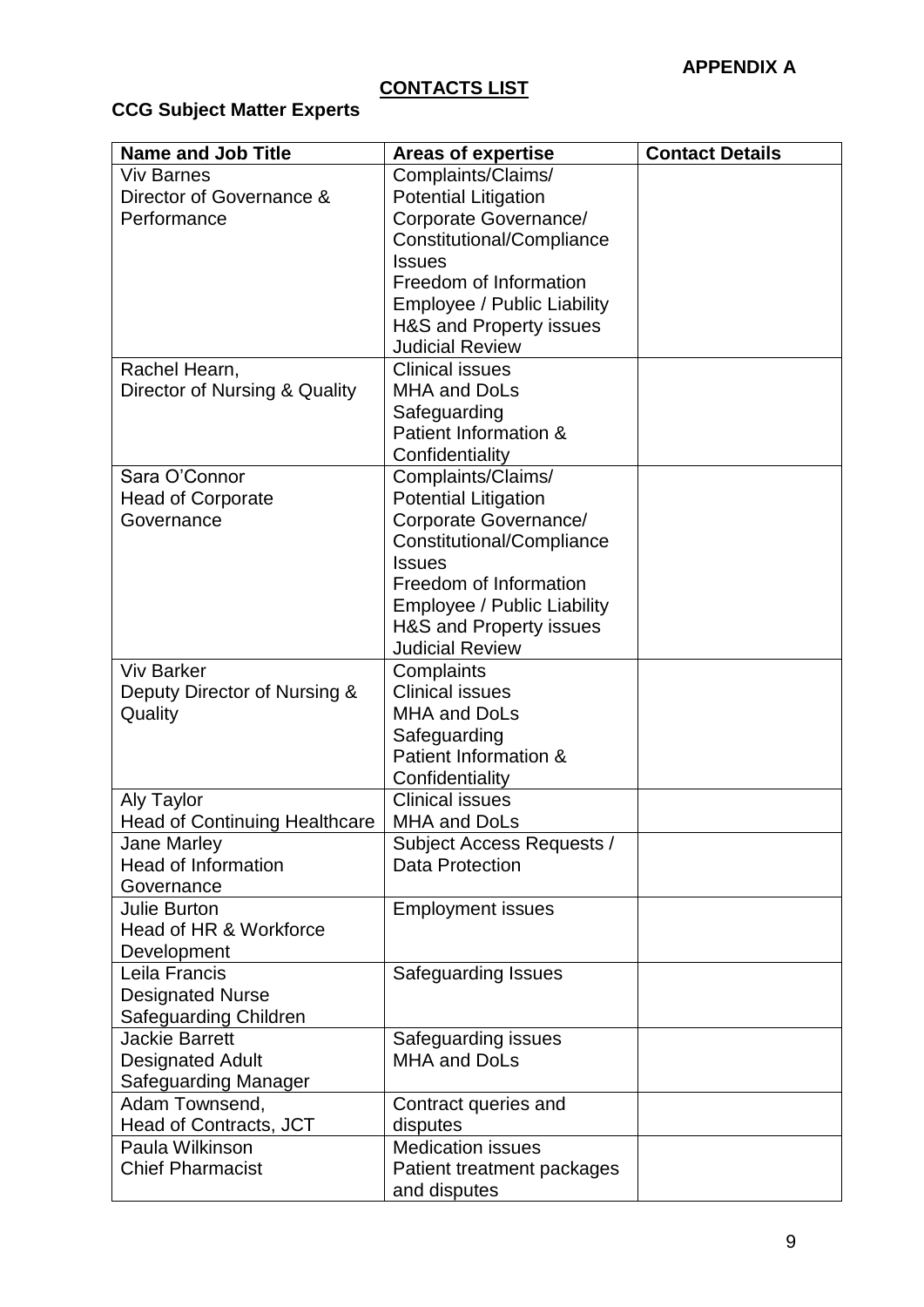## **Solicitors**

## **Crown Commercial Service Legal Services Framework Providers**

Mid Essex CCG does not have a legal services agreement with any particular firm. Advice may therefore be sought from any provider on the Crown Commercial Service Legal Services Framework.

Use of any other legal services provider must be agreed in advance with the AO, CFO or Director of Governance & Performance and will be subject to the usual procurement requirements in the Standing Financial Instructions.

| <b>Supplier</b>                                    | <b>Contact details</b> | Areas of legal advice<br>previously procured by<br><b>CCG</b> |
|----------------------------------------------------|------------------------|---------------------------------------------------------------|
| <b>Bevan Brittan</b>                               | Tel: 0370 194 1000     |                                                               |
| Browne Jacobson                                    | Tel: 020 7337 1000     | <b>Constitutional advice</b>                                  |
| <b>Burges Salmon LLP</b>                           | Tel: 020 7685 1200     |                                                               |
| <b>DAC Beachcroft LLP</b>                          | Tel: 020 7242 1011     |                                                               |
| Dentons UK MEA LLP                                 | Tel: 020 7242 1212     |                                                               |
| <b>DLA Piper UK LLP</b>                            | Tel: 08700 111 111     |                                                               |
| <b>Eversheds Sutherland</b><br>(International) LLP | Tel: 020 7919 4500     |                                                               |
| <b>Field Fisher</b>                                | Tel: 020 7861 4000     |                                                               |
| <b>Gowling WLG</b>                                 | Tel: 0370 903 1000     | HR advice                                                     |
| <b>Hogan Lovells</b><br>International LLP          | Tel: 020 7296 2000     |                                                               |
| <b>Linklaters LLP</b>                              | Tel: 020 7456 2000     |                                                               |
| Mills & Reeve LLP                                  | Tel: 020 7648 9220     | <b>Continuing Healthcare</b><br>advice; contract advice       |
| <b>Pinsent Mason</b>                               | Tel: 020 7418 7000     |                                                               |
| <b>PwC LLP</b>                                     | Tel: 020 7583 5000     |                                                               |
| <b>Simmons and Simmons</b>                         | Tel: 020 7628 2020     |                                                               |
| Slaughter & May                                    | Tel: 020 7600 1200     |                                                               |
| <b>TLT LLP</b>                                     | Tel: 0333 006 0000     |                                                               |
| <b>Womble Bond Dickinson</b><br><b>LLP</b>         | Tel: 0345 415 0000     |                                                               |

See<https://ccs-agreements.cabinetoffice.gov.uk/contracts/rm3786> and <https://www.sbs.nhs.uk/proc-framework-agreements-support> (which includes information on fees) for more information.

**N.B.** Before seeking legal advice in respect of contractual and commercial disputes, it is recommended that support is sought from the Centre for Effective Dispute Resolution (CEDR). CEDR provide mediation, adjudication and arbitration services to healthcare and other sectors.

Tel: 020 7536 6000 Email: info@cedr.com